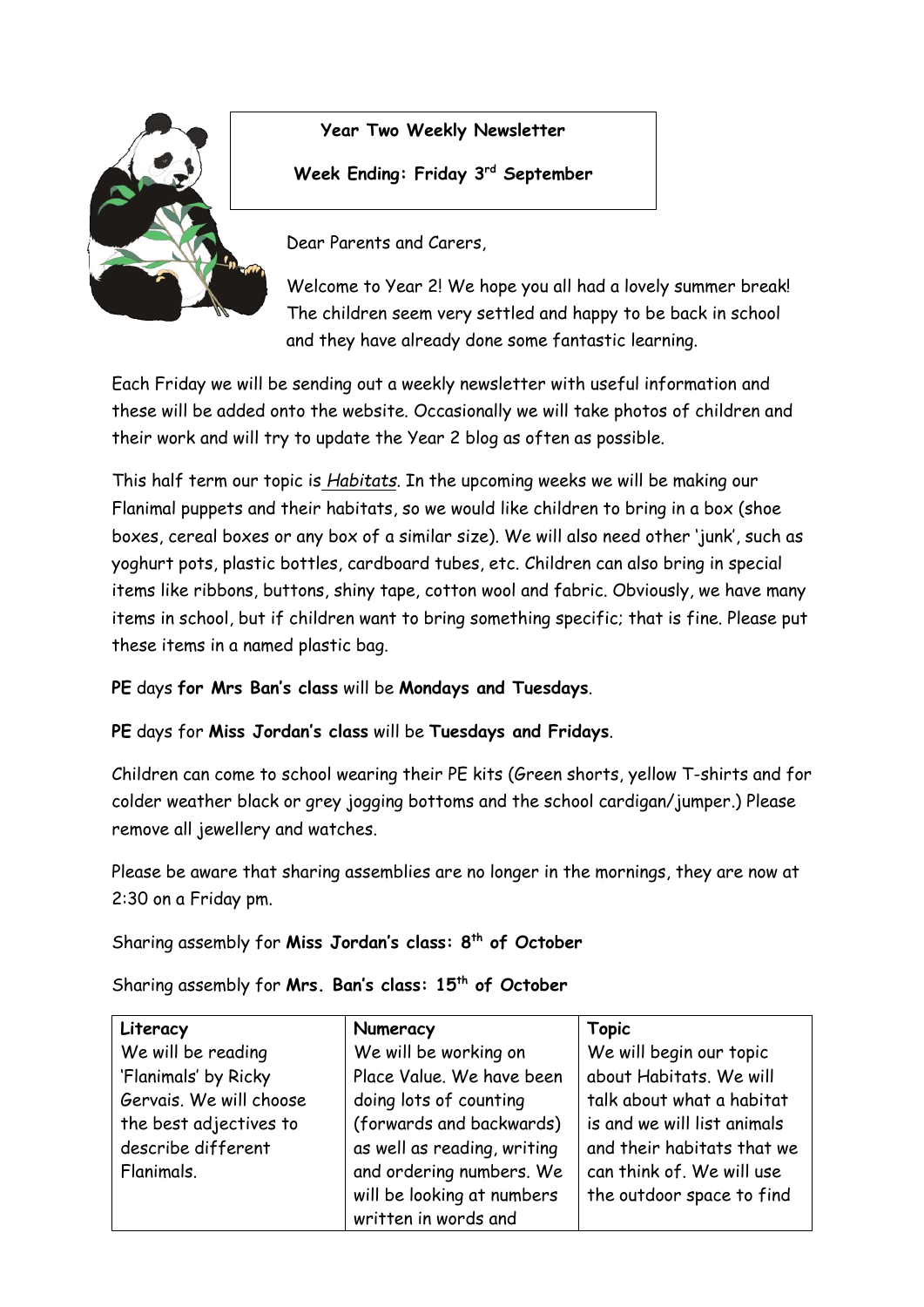| learning how to spell some | different habitats in our |
|----------------------------|---------------------------|
| of them.                   | school grounds.           |

# **Homework**

**Your child will bring home a homework book. Please complete homework in the book and make sure your child hands it in no later than Wednesday each week. Marked books will be returned to them on Friday each week. We would like to see the Literacy and Numeracy tasks completed each week.** 

| Reading                                          | CLIC Learn-its                         |
|--------------------------------------------------|----------------------------------------|
| Please read with your child regularly.           | Our learn-its are:                     |
| This year we have decided to do things           | $6 + 6 = 12$                           |
| a little differently. Children will be           | $7 + 7 = 14$                           |
| allowed to change their reading book             | $8 + 8 = 16$                           |
| every day if they wish and we will be            | $9 + 9 = 18$                           |
| sending out a reading chart for parents          |                                        |
| to sign once a school book has been              |                                        |
| read. (children will only be allowed to          |                                        |
| change their books, once the chart has           |                                        |
| been signed by an adult)                         |                                        |
| Certificates will be given when children         |                                        |
| have read 50, 100, 150, etc books.               |                                        |
| Spelling                                         | Literacy Task                          |
| This year children will have a weekly            | Choose your favourite character from a |
| spelling test on Fridays. Their spellings        | book. Write down ten adjectives to     |
| will link to the work they have done in          | describe them. Use these adjectives to |
| Phonics.                                         | create a character description.        |
|                                                  | <b>Top Tips</b>                        |
| The first set of spellings will be set           | Make sure all of your sentences        |
| next week - Friday 10 <sup>th</sup> of September | start with capital letters.            |
|                                                  | Make sure that all of your             |
|                                                  | sentences end with either a full       |
|                                                  | stop, a question mark or an            |
|                                                  | exclamation mark.                      |
|                                                  | Make sure that the name of your        |
|                                                  | character always has a capital         |
|                                                  | letter.                                |
|                                                  |                                        |
|                                                  |                                        |